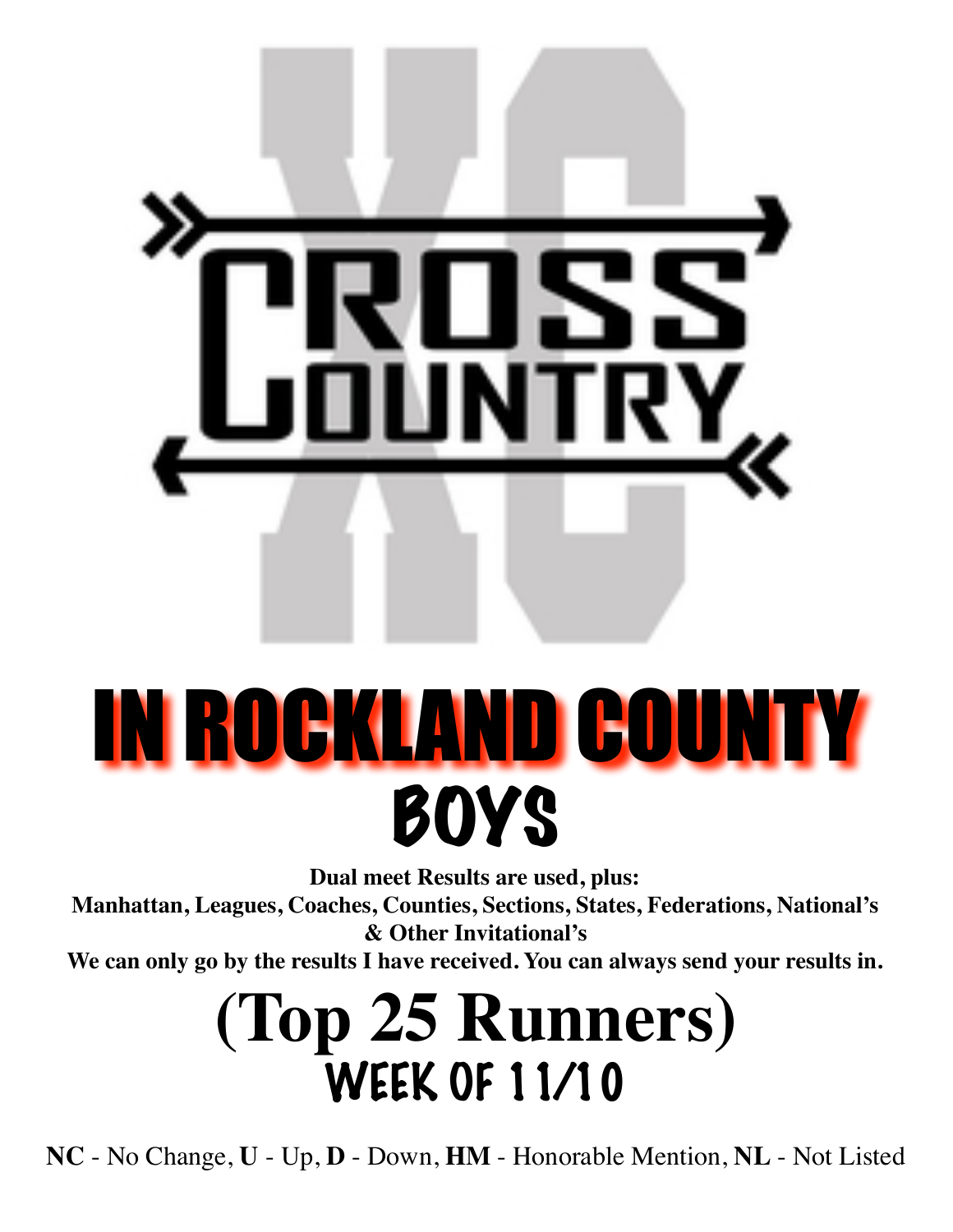## (1) Ryan Guerci (NAN) SR

#### **Weeks in top 25: Pre Season - 1st,** 10/6 NC, 10/18 NC, 10/23 NC, 10/27 NC, 11/4 NC, 11/17 NC,

#### **Dual Meet Results (He Beat):**

| <b>Date</b>                                                                                                              | <b>Meet</b>                                                                                                                                                                                                                                                                                                                                                                                |                                                                | <b>Dist. Race/Place Time</b>                                                                                                   |                                                                                                                      | <b>Place</b>                                                                                                                                                                                                                                                                                                                                  |
|--------------------------------------------------------------------------------------------------------------------------|--------------------------------------------------------------------------------------------------------------------------------------------------------------------------------------------------------------------------------------------------------------------------------------------------------------------------------------------------------------------------------------------|----------------------------------------------------------------|--------------------------------------------------------------------------------------------------------------------------------|----------------------------------------------------------------------------------------------------------------------|-----------------------------------------------------------------------------------------------------------------------------------------------------------------------------------------------------------------------------------------------------------------------------------------------------------------------------------------------|
| 9/8/18<br>9/15/18<br>9/22/18<br>9/29/18<br>10/6/18<br>10/9/18<br>10/13/18<br>10/20/18<br>10/25/18<br>11/3/18<br>11/10/18 | <b>Somers Big Red Invitational</b><br><b>Suffern Invitational</b><br><b>Bob Pratt Invitational</b><br><b>Wild Safari Invitational</b><br><b>Brewster Bear Invitational</b><br><b>League Meet 2A</b><br><b>Manhattan Invitational</b><br><b>Section 1 Coaches Invitational</b><br><b>Rockland County Championships</b><br><b>Section 1 State Qualifier</b><br><b>NY State Championships</b> | 5K<br>3M<br>5K<br>5K<br>5K<br>3M<br>4K<br>5K<br>3M<br>5K<br>5K | V. / 1st<br>V. /2nd<br>V.1A/1st<br>V.2/1st<br>V <sub>1st</sub><br>V.C/1st<br>V.3/2nd<br>V <sub>1st</sub><br>V.B/1st<br>V.B/3rd | 16:53.60<br>15:44.70<br>16:25.81<br>15:20.00<br>16:16.00<br>12:32.10<br>16:25.10<br>15:34.25<br>17:09.70<br>15:58.80 | <b>Lincolndale, NY</b><br><b>Bear Mountain Park, NY</b><br><b>Sunken Meadow Park, LI, NY</b><br><b>Six Flags, Jackson, NJ</b><br><b>Brewster, NY</b><br><b>Bear Mountain Park, NY</b><br><b>Van Cortlandt Park, NY</b><br><b>Bowden Park, NY</b><br><b>Bear Mountain Park, NY</b><br><b>Bowden Park, NY</b><br><b>Sunken Meadows Park, NY</b> |

### (2) Daniel Shephard (NR) SR

**Weeks in top 25: Pre Season - 2nd,** 10/6 NC, 10/18 NC, 10/23 NC, 10/27 NC, 11/4 NC, 11/17 NC,

| Date              | <b>Meet</b>                           |    | <b>Dist. Race/Place Time</b> |          | <b>Place</b>                   |
|-------------------|---------------------------------------|----|------------------------------|----------|--------------------------------|
| 9/7/18<br>9/15/18 | <b>Red Raider Run</b>                 | 3M | V. / 7th                     | 16:37.60 | <b>Bear Mountain Park, NY</b>  |
| 9/22/18           |                                       |    |                              |          |                                |
| 9/29/19           | <b>Wild Safari Invitational</b>       | 5K | V.A/1st                      | 16:09.00 | <b>Six Flags, Jackson, NJ</b>  |
| 10/6/18           | <b>Brewster Bear Invitational</b>     | 5K | V.2/3rd                      | 15:30.30 | <b>Brewster, NY</b>            |
| 10/13/18          | <b>Suffolk Officials Invitational</b> | 5K | V.1A/2nd                     | 16:32.70 | <b>Sunken Meadow Park, NY</b>  |
| 10/20/18          | <b>Section 1 Coaches Invitational</b> | 5K | V.1/1st                      | 16:27.30 | <b>Bowden Park, NY</b>         |
| 10/25/18          | <b>Rockland County Championships</b>  | 3M | V <sub>1</sub> /2nd          | 15:43.35 | <b>Bear Mountain Park, NY</b>  |
| 11/3/18           | <b>Section 1 State Qualifier</b>      | 5K | V.A/2nd                      | 17:11.20 | <b>Bowden Park, NY</b>         |
| 11/10/18          | <b>NY State Championships</b>         | 5K | V.A/17th                     | 16:30.90 | <b>Sunken Meadows Park, NY</b> |
|                   |                                       |    |                              |          |                                |
|                   |                                       |    |                              |          |                                |
|                   |                                       |    |                              |          |                                |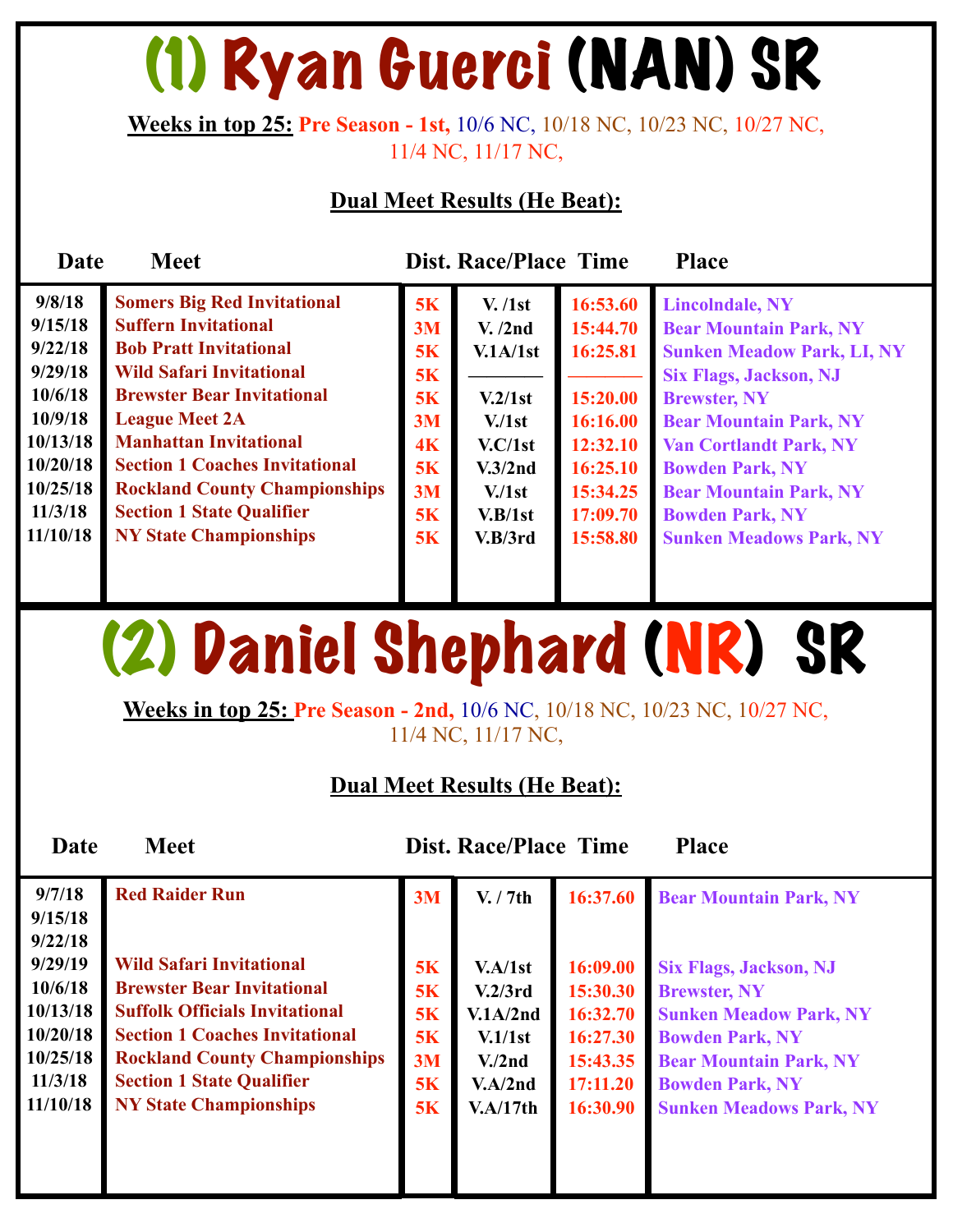### (3) Jack Reynolds (PR) SR

**Weeks in top 25: Pre Season - 3rd,** 10/6 D, 10/18 NC, 10/23 D (5th), 10/27 U (5th),

11/4 U (4th), 11/17 U (3rd),

**Dual Meet Results (He Beat):**

| Date     | <b>Meet</b>                           |    | <b>Dist. Race/Place Time</b> |          | <b>Place</b>                   |
|----------|---------------------------------------|----|------------------------------|----------|--------------------------------|
| 9/7/18   | <b>Red Raider Run</b>                 | 3M | V. /3rd                      | 16:47.60 | <b>Bear Mountain Park, NY</b>  |
| 9/15/18  | <b>Jim Smith XC Invitational</b>      | 5K | V. /4th                      | 17:35.74 | <b>Sunken Meadow Park</b>      |
| 9/22/18  |                                       |    |                              |          |                                |
| 9/29/18  | <b>Garret Invitational</b>            | 5K |                              |          | <b>Woodland Park, NJ</b>       |
| 10/6/18  |                                       |    |                              |          |                                |
| 10/9/18  | <b>League Meet 2A</b>                 | 3M | V/4th                        | 16:53.00 | <b>Bear Mountain Park, NY</b>  |
| 10/13/18 | <b>Manhattan Invitational</b>         | 4K | V.C/30th                     | 13:34.50 | <b>Van Cortlandt, Park, NY</b> |
| 10/20/18 | <b>Section 1 Coaches Invitational</b> | 5K | V.2/5th                      | 17:15.10 | <b>Bowden Park, NY</b>         |
| 10/25/18 | <b>Rockland County Championships</b>  | 3M | V <sub>1</sub> /3rd          | 16:05.89 | <b>Bear Mountain Park, NY</b>  |
| 11/3/18  | <b>Section 1 State Qualifier</b>      | 5K | V.A/3rd                      | 17:31.80 | <b>Bowden Park, NY</b>         |
| 11/10/18 | <b>NY State Championships</b>         | 5K | V.B/18th                     | 17:01.00 | <b>Sunken Meadows Park, NY</b> |
|          |                                       |    |                              |          |                                |
|          |                                       |    |                              |          |                                |

### (4) Patrick McCann (PR) SR

**Weeks in top 25: Pre Season - 4th,** 10/6 U, 10/8 D (3rd), 10/23 D (4th), 10/27 D (4th), 11/4 NC, 11/17 U (5th),

| Date               | <b>Meet</b>                           |    | <b>Dist. Race/Place Time</b> |          | <b>Place</b>                   |
|--------------------|---------------------------------------|----|------------------------------|----------|--------------------------------|
| 9/7/18             | <b>Red Raider Run</b>                 | 3M | V. / 1st                     | 16:23.40 | <b>Bear Mountain Park, NY</b>  |
| 9/15/18            | <b>Jim Smith XC Invitational</b>      | 5K | V. / 3rd                     | 17:29.85 | <b>Sunken Meadow Park</b>      |
| 9/22/18            |                                       |    |                              |          |                                |
| 9/29/18            | <b>Garret Invitational</b>            | 5K | V.B/1st                      | 16:52.00 | <b>Woodland Park, NJ</b>       |
| 10/6/18<br>10/9/18 |                                       |    |                              |          |                                |
|                    | <b>League Meet 2A</b>                 | 3M | V <sub>1</sub> /5th          | 17:01.00 | <b>Bear Mountain Park, NY</b>  |
| 10/13/18           | <b>Manhattan Invitational</b>         | 4K | V.C/24th                     | 13:29.60 | <b>Van Cortlandt Park, NY</b>  |
| 10/20/18           | <b>Section 1 Coaches Invitational</b> | 5K | V.2/8th                      | 17:27.10 | <b>Bowden Park, NY</b>         |
| 10/25/18           | <b>Rockland County Championships</b>  | 3M | V.4th                        | 16:12.12 | <b>Bear Mountain Park, NY</b>  |
| 11/3/18            | <b>Section 1 State Qualifier</b>      | 5K | V.B/3rd                      | 17:40.90 | <b>Bowden Park, NY</b>         |
| 11/10/18           | <b>NY State Championships</b>         | 5K | V.B/25th                     | 17:11.70 | <b>Sunken Meadows Park, NY</b> |
|                    |                                       |    |                              |          |                                |
|                    |                                       |    |                              |          |                                |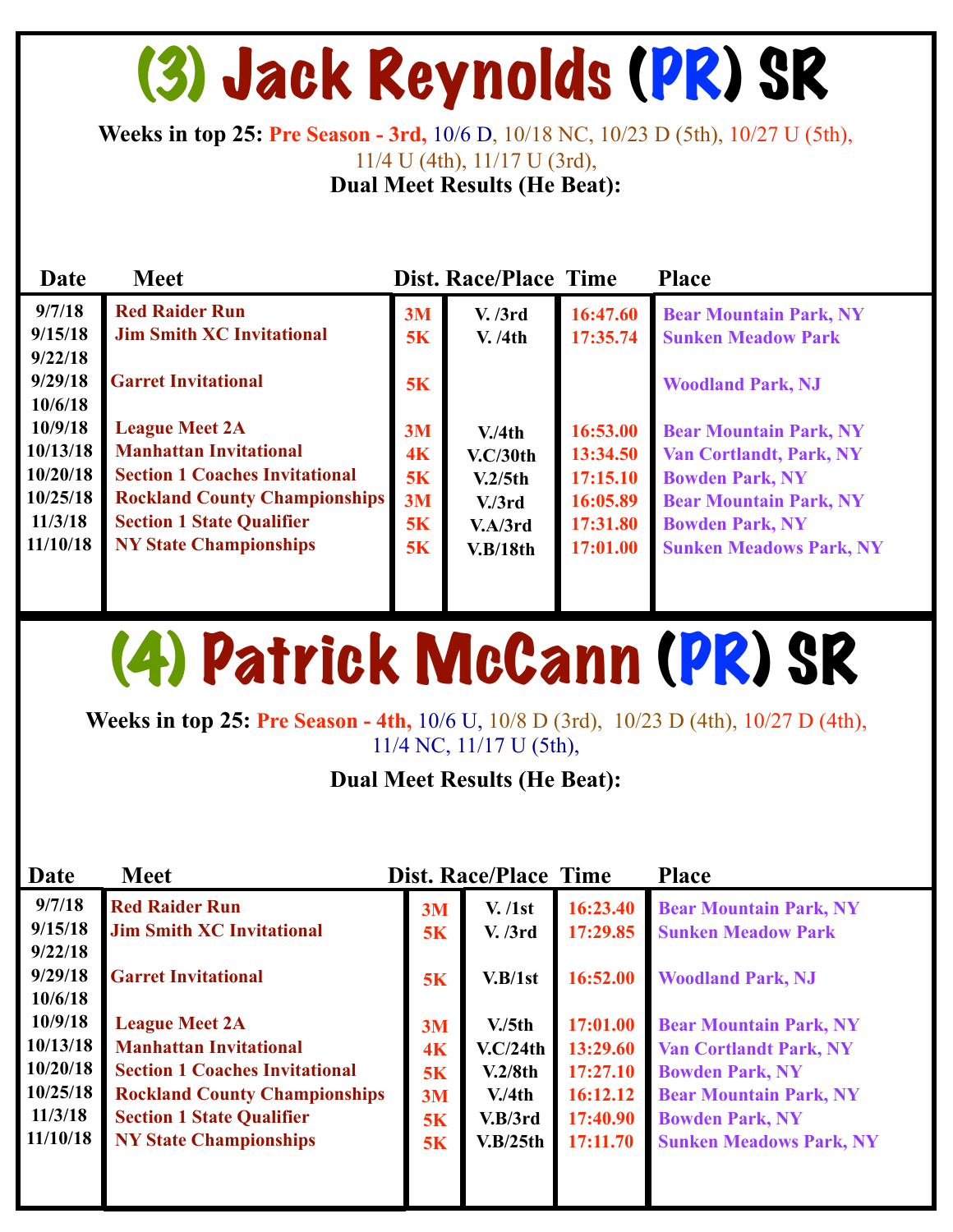## (5) Travis Delaney (SUFF) SOPH

**Weeks in top 25: Pre Season - 10th,** 10/6 U, 10/18 U (4th), 10/23 NC, 10/27 NC, 11/4 D (3rd), 11/17 D (3rd),

**Dual Meet Results (He Beat):**

| Date                                                                                              | <b>Meet</b>                                                                                                                                                                                                                                                                                                                         |                                                    | <b>Dist. Race/Place</b>                                                                                                    | <b>Time</b>                                                                                              | <b>Place</b>                                                                                                                                                                                                                                                                              |
|---------------------------------------------------------------------------------------------------|-------------------------------------------------------------------------------------------------------------------------------------------------------------------------------------------------------------------------------------------------------------------------------------------------------------------------------------|----------------------------------------------------|----------------------------------------------------------------------------------------------------------------------------|----------------------------------------------------------------------------------------------------------|-------------------------------------------------------------------------------------------------------------------------------------------------------------------------------------------------------------------------------------------------------------------------------------------|
| 9/8/18<br>9/15/18<br>9/22/18<br>9/29/18<br>10/5/18<br>10/13/18<br>10/20/18<br>10/25/18<br>11/3/18 | <b>Washingtonville Invitational</b><br><b>Suffern Invitational</b><br><b>Ocean State Invitational</b><br><b>Wild Safari Invitational</b><br><b>St. Anthony's Invitational</b><br><b>Manhattan Invitational</b><br><b>Section 1 Coaches Invitational</b><br><b>Rockland County Championships</b><br><b>Section 1 State Qualifier</b> | 5K<br>3M<br>5K<br>5K<br>5K<br>4K<br>5K<br>3M<br>5K | V. /2nd<br>V.A/8th<br>V.D2/6th<br>V.A/4th<br>V <sub>1</sub> /22nd<br>V.E/15th<br>V.4/5th<br>V <sub>1</sub> /5th<br>V.B/2nd | 16:32.05<br>16:36.00<br>16:41.49<br>16:53.00<br>17:47.39<br>13:24.00<br>17:20.30<br>16:16.70<br>17:38.80 | <b>Washingtonville, NY</b><br><b>Bear Mountain Park, NY</b><br><b>Goddard Park, Rhode Island</b><br><b>Six Flags, Jackson, NJ</b><br><b>Sunken Meadows Park, NY</b><br><b>Van Cortlandt Park, NY</b><br><b>Bowden Park, NY</b><br><b>Bear Mountain Park, NY</b><br><b>Bowden Park, NY</b> |
| 11/10/18                                                                                          | <b>NY State Championships</b>                                                                                                                                                                                                                                                                                                       | 5K                                                 | V.A/53rd                                                                                                                   | 17:18.80                                                                                                 | <b>Sunken Meadows Park, NY</b>                                                                                                                                                                                                                                                            |

### (6) Bryan Onody (NR) SR

**Weeks in top 25: Pre Season - 19th,** 10/6 U, 10/18 NC, 10/23 U (11th), 10/27 U (10th), 11/4 U (9th), 11/17 NC,

| Date                                                                          | <b>Meet</b>                                                                                                                                                                                                                                                         |                                        | Dist. Race/Place                                                               | <b>Time</b>                                                          | <b>Place</b>                                                                                                                                                                                                 |
|-------------------------------------------------------------------------------|---------------------------------------------------------------------------------------------------------------------------------------------------------------------------------------------------------------------------------------------------------------------|----------------------------------------|--------------------------------------------------------------------------------|----------------------------------------------------------------------|--------------------------------------------------------------------------------------------------------------------------------------------------------------------------------------------------------------|
| 9/7/18<br>9/15/18<br>9/22/18                                                  | <b>Red Raider Run</b>                                                                                                                                                                                                                                               | 3M                                     | V. / 6th                                                                       | 17:08.10                                                             | <b>Bear Mountain Park, NY</b>                                                                                                                                                                                |
| 9/29/18<br>10/6/18<br>10/13/18<br>10/20/18<br>10/25/18<br>11/3/18<br>11/10/18 | <b>Wild Safari Invitational</b><br><b>Brewster Bear Invitational</b><br><b>Suffolk Officials Invitational</b><br><b>Section 1 Coaches Invitational</b><br><b>Rockland County Championships</b><br><b>Section 1 State Qualifier</b><br><b>NY State Championships</b> | 5K<br>5K<br>5K<br>5K<br>3M<br>5K<br>5K | V.A/7th<br>V.2/16th<br>V.1A/16th<br>V.1/9th<br>V <sub>1</sub> /7th<br>V.A/12th | 17:10.00<br>16:43.70<br>17:48.52<br>17:34.00<br>16:37.75<br>18:14.40 | <b>Six Flags, Jackson, NJ</b><br><b>Brewster, NY</b><br><b>Sunken Meadow Park, NY</b><br><b>Bowden Park, NY</b><br><b>Bear Mountain Park, NY</b><br><b>Bowden Park, NY</b><br><b>Sunken Meadows Park, NY</b> |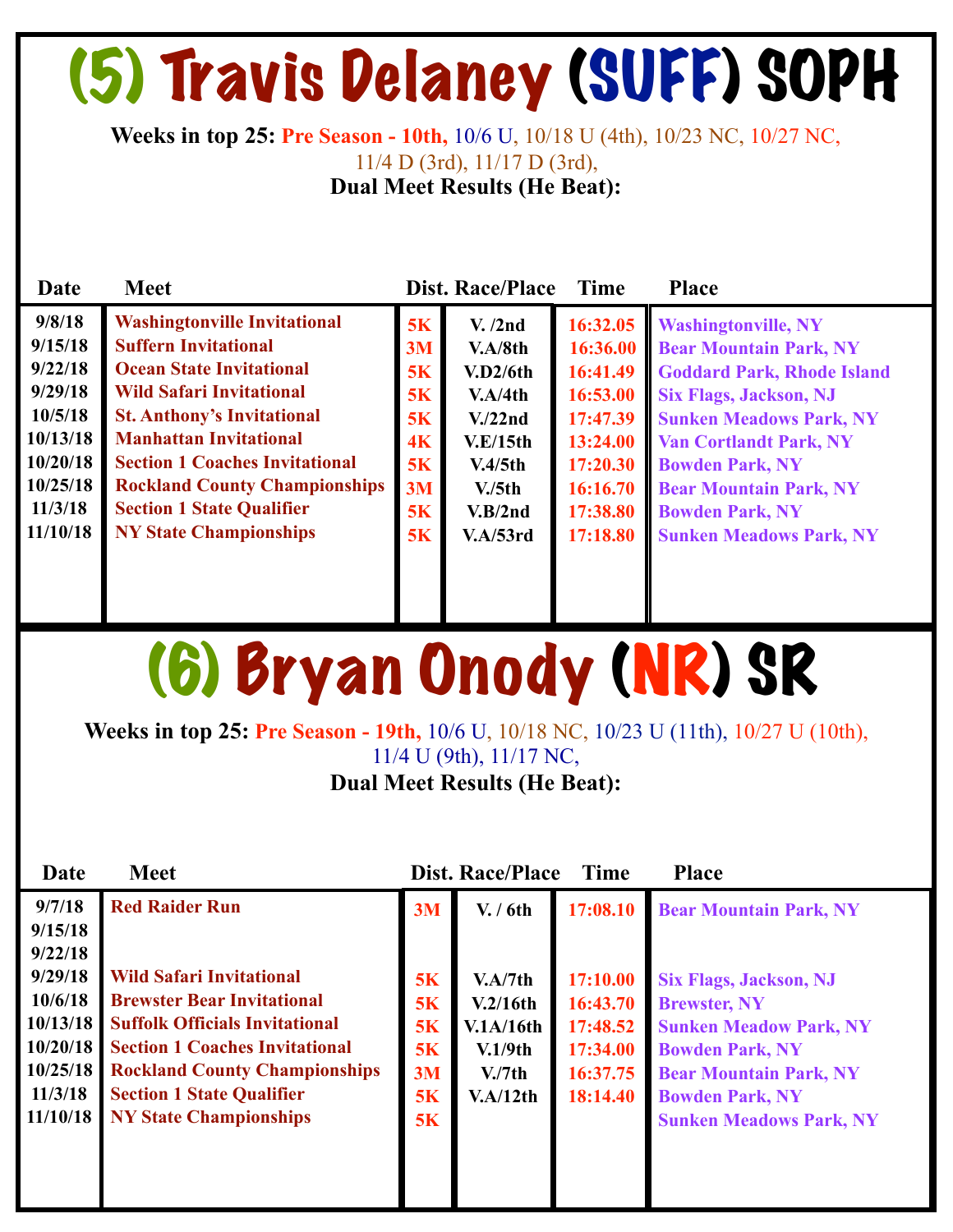## (7) Oisin Selby (PR) SOPH

#### **Weeks in top 25: Pre Season - Not Listed,** 10/6, 10/18 U (NL), 10/23 (NL), 10/27 U (NL), 11/4 U (8th), 11/17 NC,

**Dual Meet Results (He Beat):**

| Date                 | <b>Meet</b>                                                                   |                      | Dist. Race/Place     | <b>Time</b>          | <b>Place</b>                                                   |
|----------------------|-------------------------------------------------------------------------------|----------------------|----------------------|----------------------|----------------------------------------------------------------|
| 9/7/18<br>9/15/18    | <b>Red Raider Run</b><br><b>Suffern Invitational</b>                          | 3M<br>5K             | JV./3rd<br>Soph/5th  | 17:43.70<br>18:33.12 | <b>Bear Mountain Park, NY</b><br><b>Sunken Meadow Park, NY</b> |
| 9/22/18<br>9/29/18   | <b>Fred Gressler XC Run</b>                                                   | 5K                   | Var. B/16th          | 18:07.00             | <b>Woodland Park, NJ</b>                                       |
| 10/6/18<br>10/9/18   | <b>Manhattan Invitational</b>                                                 | 3M                   | V <sub>11th</sub>    | 17:30.00             | <b>Bear Mountain Park, NY</b>                                  |
| 10/13/18<br>10/20/18 | <b>Section 1 Coaches Invitational</b><br><b>Rockland County Championships</b> | 4 <sub>K</sub><br>5K | V.C/58th<br>V.2/17th | 13:57.70<br>17:51.10 | <b>Van Cortlandt Park, NY</b><br><b>Bowden Park, NY</b>        |
| 10/25/18<br>11/3/18  | <b>Section 1 State Qualifier</b><br><b>NY State Championships</b>             | 3M<br><b>5K</b>      | V/6th<br>V.B/10th    | 16:34.33<br>18:19.80 | <b>Bear Mountain Park, NY</b><br><b>Bowden Park, NY</b>        |
| 11/10/18             |                                                                               | 5K                   | V.B/50th             | 17:40.30             | <b>Sunken Meadows Park, NY</b>                                 |

### (8) Brian Mahoney (PR) SR

**Weeks in top 25: Pre Season - 5th,** 10/6 D, 10/18 D (6th), 10/23 D (7th), 10/27 D (7th), 11/4 U (10th), 11/17 NC,

**Dual Meet Results (He Beat):**

**Date Meet Dist. Race/Place Time Place** 

| 9/7/18                        | <b>Red Raider Run</b>                 | 3M | V.4th    | 16:50.50 | <b>Bear Mountain Park, NY</b>  |
|-------------------------------|---------------------------------------|----|----------|----------|--------------------------------|
| 9/15/18                       | <b>Jim Smith Invitational</b>         | 5K | V. /12th | 18:22.32 | <b>Sunken Meadow Park, NY</b>  |
| 9/22/18<br>9/29/18<br>10/6/18 | <b>Garret Invitational</b>            | 5K | V.B/3rd  | 17:01.00 | <b>Woodland Park, NJ</b>       |
| 10/9/18                       | <b>League Meet 2A</b>                 | 3M | V/12th   | 17:33.00 | <b>Bear Mountain Park, NY</b>  |
| 10/13/18                      | <b>Manhattan Invitational</b>         | 4K | V.C/26th | 13:31.20 | <b>Van Cortlandt Park, NY</b>  |
| 10/20/18                      | <b>Section 1 Coaches Invitational</b> | 5K | V.2/21st | 17:58.40 | <b>Bowden Park, NY</b>         |
| 10/25/18                      | <b>Rockland County Championships</b>  | 3M | V/14th   | 16:47.76 | <b>Bear Mountain Park, NY</b>  |
| 11/3/18                       | <b>Section 1 State Qualifier</b>      | 5K | V.B/4th  | 17:42.70 | <b>Bowden Park, NY</b>         |
| 11/10/18                      | <b>NY State Championships</b>         | 5K | V.B/55th | 17:46.70 | <b>Sunken Meadows Park, NY</b> |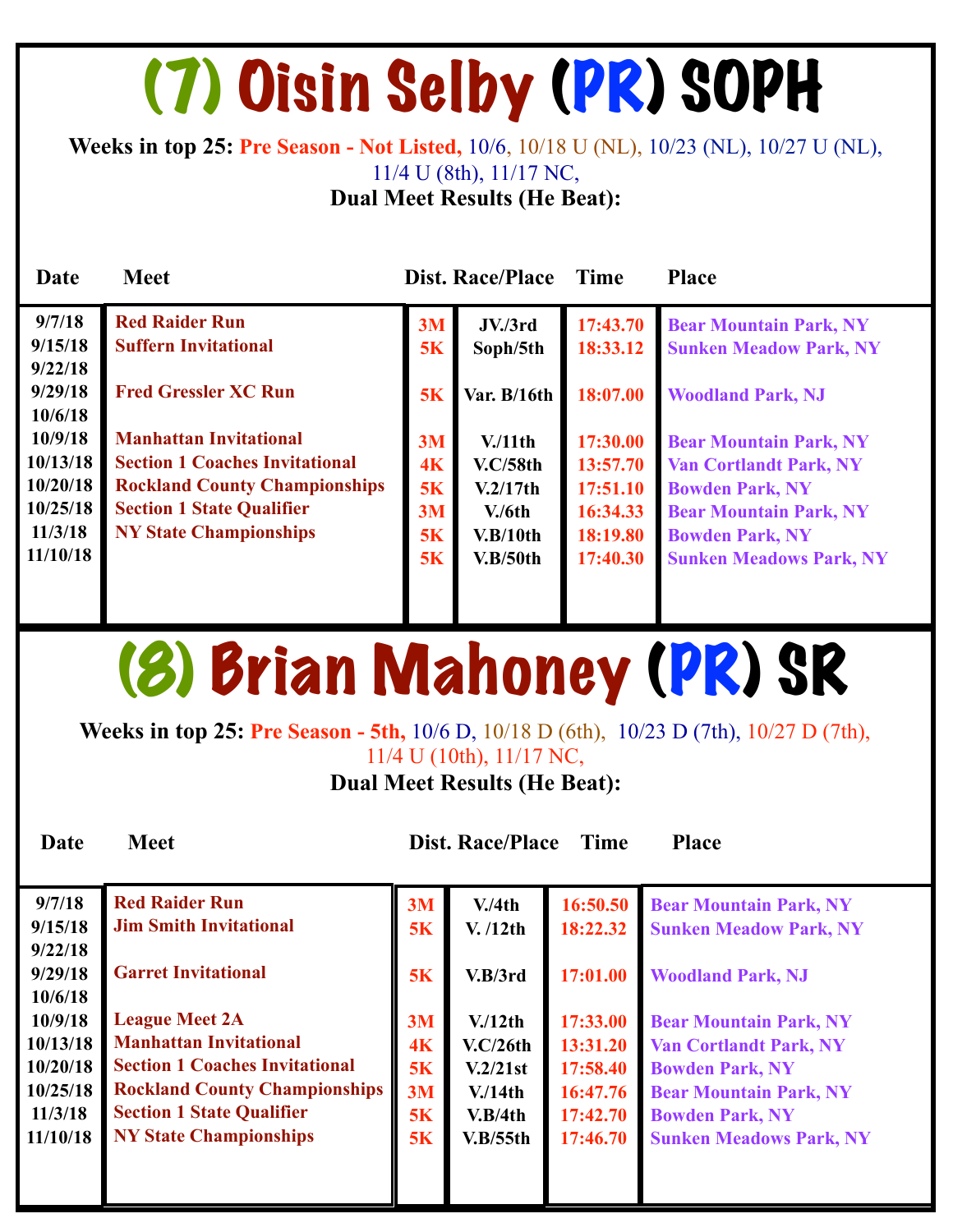### (9) Shawn Kuriakose (CN) SR

#### **Weeks in top 25: Pre Season - 6th,** 10/6 U (9th), 10/18 NC, 10/23 D (8th), 10/27 D (9th), 11/4 U (11th), 11/17 NC,

#### **Dual Meet Results (He Beat):**

| Date                                                    | <b>Meet</b>                                                                                                                                                                                                  |                            | <b>Dist. Race/Place</b>                         | <b>Time</b>                                  | <b>Place</b>                                                                                                                                         |
|---------------------------------------------------------|--------------------------------------------------------------------------------------------------------------------------------------------------------------------------------------------------------------|----------------------------|-------------------------------------------------|----------------------------------------------|------------------------------------------------------------------------------------------------------------------------------------------------------|
| 9/7/18<br>9/15/18<br>9/22/18                            | <b>Red Raider Run</b><br><b>Jim Smith XC Invitational</b>                                                                                                                                                    | 3M<br>3M                   | V <sub>1</sub> /5th<br>V. C /13th               | 17:01.80<br>17:25.80                         | <b>Bear Mountain Park, NY</b><br><b>Bear Mountain Park, NY</b>                                                                                       |
| 9/29/18<br>10/5/18                                      | <b>Garret Invitational</b>                                                                                                                                                                                   | 5K<br>5K                   | V <sub>1</sub> /5th<br>$V/15$ th                | 17:48.70<br>17:32.79                         | <b>White Plains, NY</b><br><b>Sunken Meadows Park, NY</b>                                                                                            |
| 10/13/18<br>10/20/18<br>10/25/18<br>11/3/18<br>11/10/18 | <b>League Meet 2A</b><br><b>Manhattan Invitational</b><br><b>Section 1 Coaches Invitational</b><br><b>Rockland County Championships</b><br><b>Section 1 State Qualifier</b><br><b>NY State Championships</b> | 4K<br>5K<br>3M<br>5K<br>5K | $V.$ /82nd<br>V.2/28th<br>$V/10$ th<br>V.A/22nd | 13:49.80<br>18:11.10<br>16:44.16<br>18:31.40 | <b>Van Cortlandt Park, NY</b><br><b>Bowden Park, NY</b><br><b>Bear Mountain Park, NY</b><br><b>Bowden Park, NY</b><br><b>Sunken Meadows Park, NY</b> |

### (10) Brian Curtis (TZ) SR

**Weeks in top 25: Pre Season - 13th,** 10/6 U, 10/18 U (7th), 10/23 U (7th), 10/27 NC, 11/4 D (6th), 11/17 NC,

| Date                                      | <b>Meet</b>                                                                                                          |                      | Dist. Race/Place                         | <b>Time</b>                                  | <b>Place</b>                                                                                                       |
|-------------------------------------------|----------------------------------------------------------------------------------------------------------------------|----------------------|------------------------------------------|----------------------------------------------|--------------------------------------------------------------------------------------------------------------------|
| 9/8/18<br>9/15/18<br>9/22/18              | <b>CHSAA Practice Meet</b><br><b>Suffern Invitational</b>                                                            | 4K<br>3M             | V. /3rd<br>V. B/19th                     | 14:12.93<br>17:01.50                         | <b>Van Cortlandt Park, NY</b><br><b>Bear Mountain Park, NY</b>                                                     |
| 9/29/18<br>10/5/18<br>10/9/18<br>10/13/18 | <b>Paul Short Run</b><br><b>St. Anthony's Invitational</b><br><b>League Meet 2A</b><br><b>Manhattan Invitational</b> | 5K<br>5K<br>3M<br>4K | V. W/20th<br>V/18th<br>V/6th<br>V.C/43rd | 16:59.00<br>17:43.48<br>17:06.00<br>13:42.80 | Bethlehem, PA.<br><b>Sunken Meadows Park, NY</b><br><b>Bear Mountain Park, NY</b><br><b>Van Cortlandt Park, NY</b> |
| 10/20/18<br>10/25/18<br>11/3/18           | <b>Section 1 Coaches Invitational</b><br><b>Rockland County Championships</b><br><b>Section 1 State Qualifier</b>    | 5K<br>3M<br>5K       | V.1/12th<br>V/12th<br>V.B/13th           | 17:39.60<br>16:45.29<br>18:32.50             | <b>Bowden Park, NY</b><br><b>Bear Mountain Park, NY</b><br><b>Bowden Park, NY</b>                                  |
| 11/10/18                                  | <b>NY State Championships</b>                                                                                        | 5K                   |                                          |                                              | <b>Sunken Meadows Park, NY</b>                                                                                     |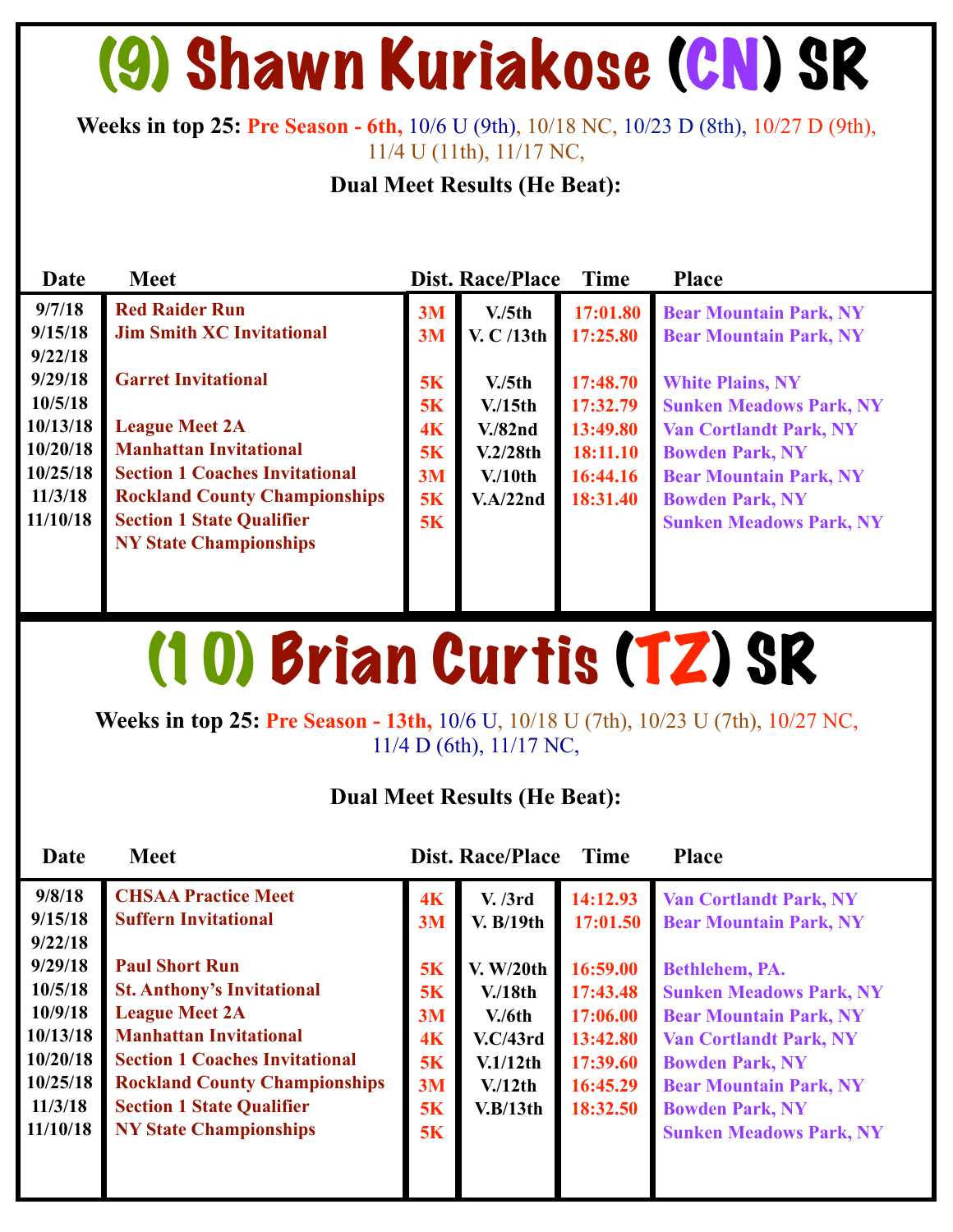### (11) Patrick Castellamo (TZ) SR

**Weeks in top 25: Pre Season - 8th,** 10/6 NC, 10/18 D (8th), 10/23 U (8th), 10/27 (8th), 11/4 D (7th), 11/17 NC,

#### **Dual Meet Results (He Beat):**

| Date               | <b>Meet</b>                           |    | Dist. Race/Place     | <b>Time</b> | <b>Place</b>                   |
|--------------------|---------------------------------------|----|----------------------|-------------|--------------------------------|
| 9/8/18             | <b>CHSAA Practice Meet</b>            | 4K | V. / 1st             | 14:06.83    | <b>Van Cortlandt Park, NY</b>  |
| 9/15/18<br>9/22/18 | <b>Suffern Invitational</b>           | 3M | V. B $/24th$         | 17:16.40    | <b>Bear Mountain Park, NY</b>  |
| 9/29/18            | <b>Paul Short Run</b>                 | 5K | V.W/35th             | 17:20.00    | Bethlehem, PA.                 |
| 10/5/18            | <b>St. Anthony's Invitational</b>     | 5K | V <sub>1</sub> /27th | 17:57.05    | <b>Sunken Meadows Park, NY</b> |
| 10/9/18            | <b>League Meet 2A</b>                 | 3M | $V_{\rm A}/7$ th     | 17:14.00    | <b>Bear Mountain Park, NY</b>  |
| 10/13/18           | <b>Manhattan Invitational</b>         | 4K | V.C/53rd             | 13:53.60    | <b>Van Cortlandt Park, NY</b>  |
| 10/20/18           | <b>Section 1 Coaches Invitational</b> | 5K | V.1/13th             | 17:44.20    | <b>Bowden Park, NY</b>         |
| 10/25/18           | <b>Rockland County Championships</b>  | 3M | V.8th                | 16:41.52    | <b>Bear Mountain Park, NY</b>  |
| 11/3/18            | <b>Section 1 State Qualifier</b>      | 5K | V.B/15th             | 18:35.90    | <b>Bowden Park, NY</b>         |
| 11/10/18           | <b>NY State Championships</b>         | 5K |                      |             | <b>Sunken Meadows Park, NY</b> |
|                    |                                       |    |                      |             |                                |

### (12) Hugh Durcan (PR) SR

**Weeks in top 25: Pre Season - 9th,** 10/6 D, 10/18 NC, 10/23 U (12th), 10/27 D (11th), 11/4 NC, 11/17 NC,

| Date     | <b>Meet</b>                           |                | Dist. Race/Place   | Time     | <b>Place</b>                   |
|----------|---------------------------------------|----------------|--------------------|----------|--------------------------------|
| 9/7/18   | <b>Red Raider Run</b>                 | 3M             | JV/1st             | 17:21.10 | <b>Bear Mountain Park, NY</b>  |
| 9/15/18  | <b>Jim Smith XC Invitational</b>      |                |                    |          |                                |
| 9/22/18  |                                       |                |                    |          |                                |
| 9/29/18  | <b>Garret Invitational</b>            | 5K             | V.B/4th            | 17:12.00 | <b>Woodland Park, NJ</b>       |
| 10/6/18  |                                       |                |                    |          |                                |
| 10/9/18  | <b>League Meet 2A</b>                 | 3M             | V/2nd              | 16:45.00 | <b>Bear Mountain Park, NY</b>  |
| 10/13/18 | <b>Manhattan Invitational</b>         | 4 <sub>K</sub> | V.C/71st           | 14:07.60 | <b>Van Cortlandt Park, NY</b>  |
| 10/20/18 | <b>Section 1 Coaches Invitational</b> | 5K             | V.2/12th           | 17:44.00 | <b>Bowden Park, NY</b>         |
| 10/25/18 | <b>Rockland County Championships</b>  | 3M             | V/13 <sup>th</sup> | 16:47.01 | <b>Bear Mountain Park, NY</b>  |
| 11/3/18  | <b>Section 1 State Qualifier</b>      | 5K             | V.B/16th           | 18:37.30 | <b>Bowden Park, NY</b>         |
| 11/10/18 | <b>NY State Championships</b>         | 5K             | V.B/58th           | 17:50.10 | <b>Sunken Meadows Park, NY</b> |
|          |                                       |                |                    |          |                                |
|          |                                       |                |                    |          |                                |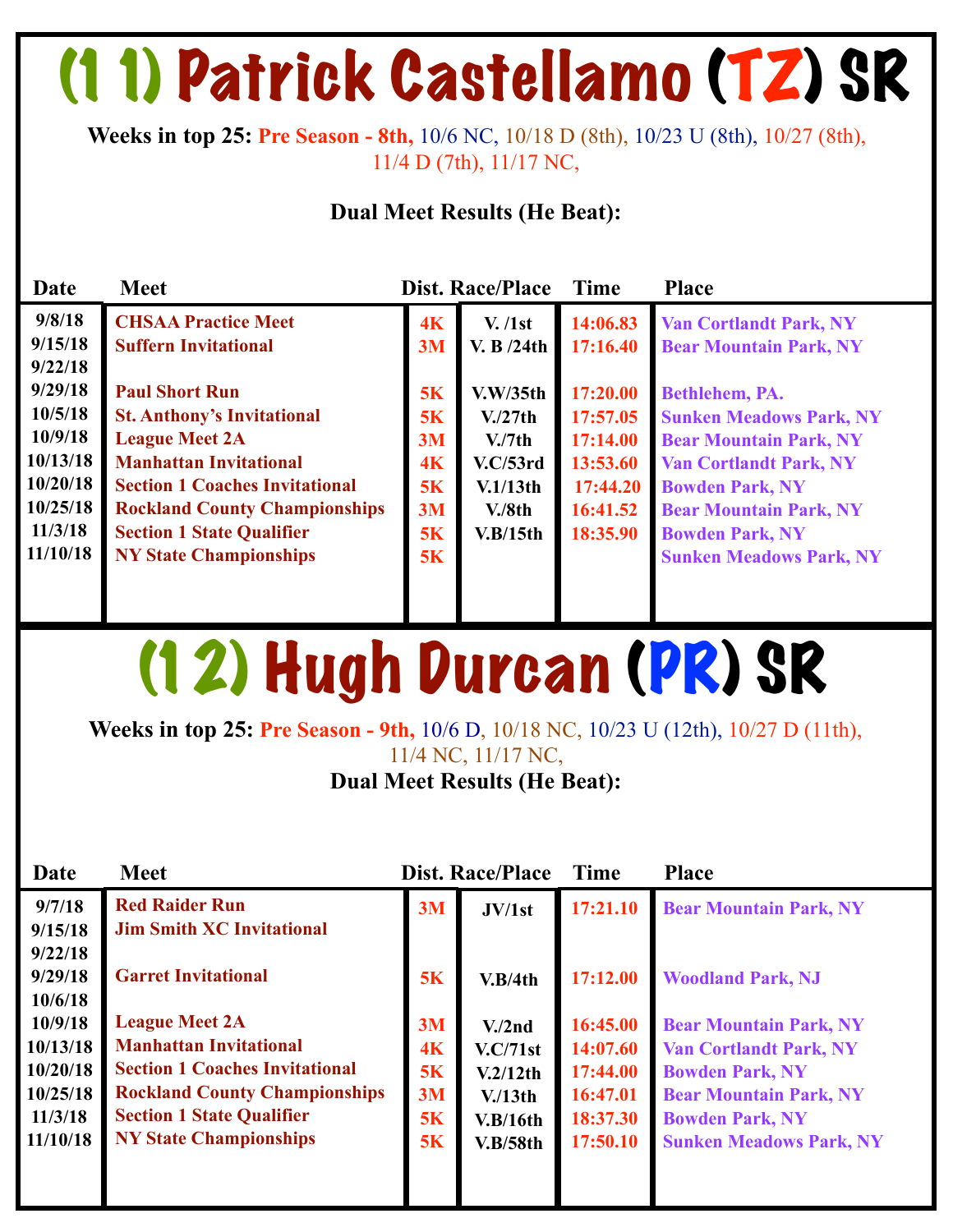### (13) Jack Balk (SUFF) SR

**Weeks in top 25: Pre Season - 11th,** 10/6 U, 10/18 NC, 10/23 D (10th), 10/27 D (12th), 11/4 U (14th), 11/17 NC,

**Dual Meet Results (He Beat):**

| <b>Date</b>                                                                                                   | <b>Meet</b>                                                                                                                                                                                                                                                                                                                                                          |                                                                      | Dist. Race/Place                                                                                                       | <b>Time</b>                                                                                              | <b>Place</b>                                                                                                                                                                                                                                                                                                                |
|---------------------------------------------------------------------------------------------------------------|----------------------------------------------------------------------------------------------------------------------------------------------------------------------------------------------------------------------------------------------------------------------------------------------------------------------------------------------------------------------|----------------------------------------------------------------------|------------------------------------------------------------------------------------------------------------------------|----------------------------------------------------------------------------------------------------------|-----------------------------------------------------------------------------------------------------------------------------------------------------------------------------------------------------------------------------------------------------------------------------------------------------------------------------|
| 9/8/18<br>9/15/18<br>9/22/18<br>9/29/18<br>10/5/18<br>10/13/18<br>10/20/18<br>10/25/18<br>11/3/18<br>11/10/18 | <b>Washingtonville Invitational</b><br><b>Suffern Invitational</b><br><b>Ocean State Invitational</b><br><b>Wild Safari Invitational</b><br><b>St. Anthony's Invitational</b><br><b>Manhattan Invitational</b><br><b>Section 1 Coaches Invitational</b><br><b>Rockland County Championships</b><br><b>Section 1 State Qualifier</b><br><b>NY State Championships</b> | 5K<br>3M<br>5K<br>5K<br>5K<br>4 <sub>K</sub><br>5K<br>3M<br>5K<br>5K | V. / 35th<br>V. A/ 20th<br>V.D2/127th<br>V.A/9th<br>V <sub>1</sub> /20th<br>V.E/77th<br>V.4/21st<br>V/17th<br>V.A/13th | 18:31.27<br>17:16.30<br>18:41.93<br>17:16.00<br>17:46.50<br>14:33.40<br>18:06.90<br>17:02.77<br>18:14.80 | <b>Washingtonville, NY</b><br><b>Bear Mountain Park, NY</b><br><b>Goddard Park, Rhode Island</b><br><b>Six Flags, Jackson, NJ</b><br><b>Sunken Meadows Park, NY</b><br><b>Van Cortlandt Park, NY</b><br><b>Bowden Park, NY</b><br><b>Bear Mountain Park, NY</b><br><b>Bowden Park, NY</b><br><b>Sunken Meadows Park, NY</b> |

## (14) Aidan O'Connell (SUFF) JR

**Weeks in top 25: Pre Season - Not Listed,** 10/6 U, 10/18 U (18th), 10/23 D (15th), 10/27 U (16th), 11/4 U (15th), 11/17 NC,

#### **Dual Meet Results (He Beat):**

**Date Meet Dist. Race/Place Time Place** 

| 9/8/18   | <b>NO MEET</b>                        | --- |                    |          |                                   |
|----------|---------------------------------------|-----|--------------------|----------|-----------------------------------|
| 9/15/18  | <b>Suffern Invitational</b>           | 3M  | $V.A$ /34th        | 17:36.10 | <b>Bear Mountain Park, NY</b>     |
| 9/22/18  | <b>Ocean State Invitational</b>       | 5K  | V.D2/69th          | 17:59.34 | <b>Goddard Park, Rhode Island</b> |
| 9/29/18  | <b>Wild Safari Invitational</b>       | 5K  | V.A/22nd           | 17:34.00 | <b>Six Flags, Jackson, NJ</b>     |
| 10/5/18  | <b>St. Anthony's Invitational</b>     | 5K  | $V. / 88$ th       | 18:40.71 | <b>Sunken Meadows Park, NY</b>    |
| 10/13/18 | <b>Manhattan Invitational</b>         | 4K  | V.E/44th           | 14:03.20 | <b>Van Cortlandt Park, NY</b>     |
| 10/20/18 | <b>Section 1 Coaches Invitational</b> | 5K  | V.4/23rd           | 18:10.10 | <b>Bowden Park, NY</b>            |
| 10/25/18 | <b>Rockland County Championships</b>  | 3M  | V/19 <sub>th</sub> | 17:04.30 | <b>Bear Mountain Park, NY</b>     |
| 11/3/18  | <b>Section 1 State Qualifier</b>      | 5K  | V.A/27th           | 18:40.30 | <b>Bowden Park, NY</b>            |
| 11/10/18 | <b>NY State Championships</b>         | 5K  |                    |          | <b>Sunken Meadows Park, NY</b>    |
|          |                                       |     |                    |          |                                   |
|          |                                       |     |                    |          |                                   |
|          |                                       |     |                    |          |                                   |
|          |                                       |     |                    |          |                                   |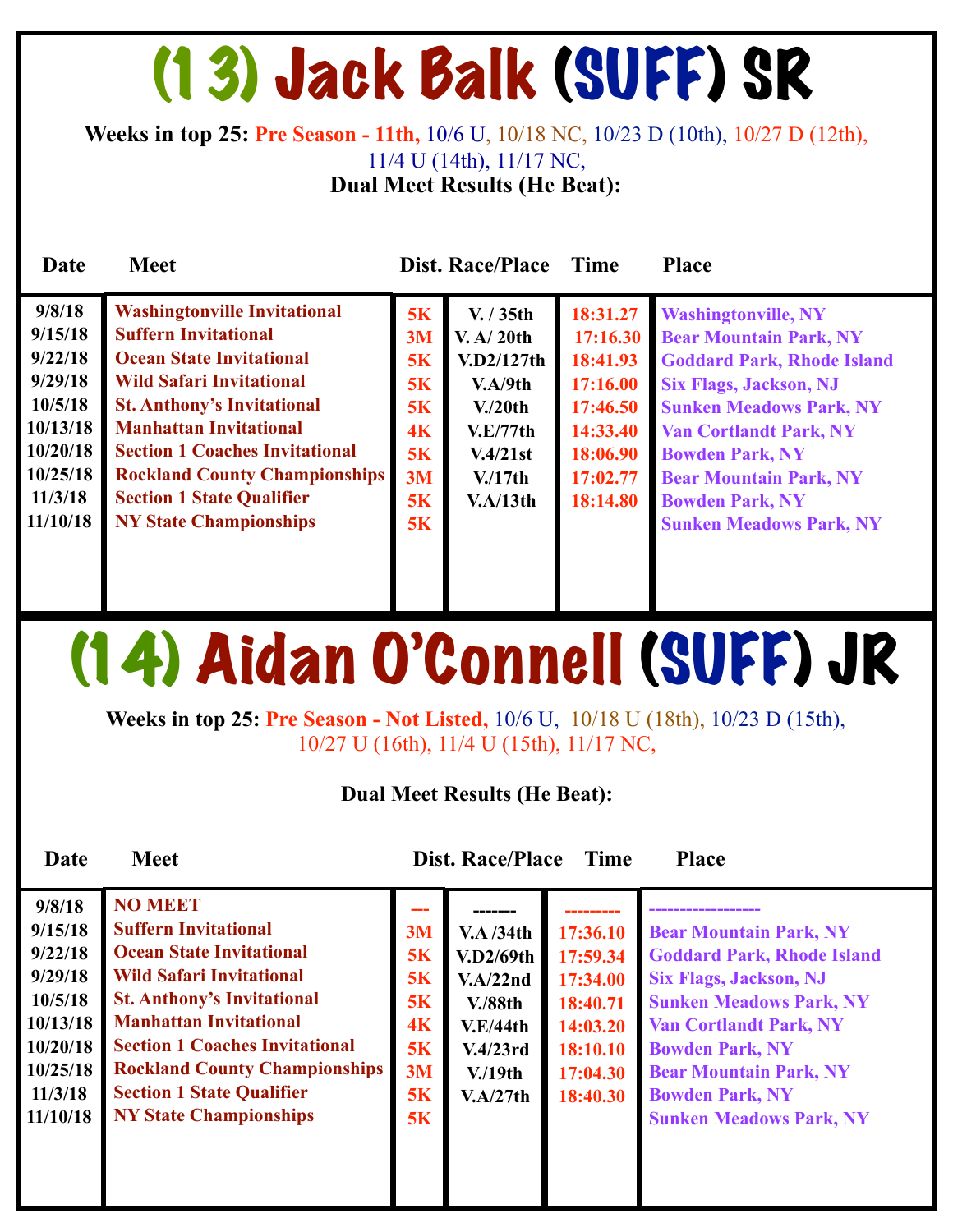## (15) Cliff Carty (PR) SOPH

**Weeks in top 25: Pre Season - Not Listed,** 10/6, 10/18 U (NL), 10/23 U (16th), 10/27 D (15th), 11/4 D (17th), 11/17 NC,

#### **Dual Meet Results (He Beat):**

| Date     | <b>Meet</b>                           |    | Dist. Race/Place     | <b>Time</b> | <b>Place</b>                   |
|----------|---------------------------------------|----|----------------------|-------------|--------------------------------|
| 9/7/18   | <b>Red Raider Run</b>                 | 3M | V <sub>1</sub> /7th  | 17:13.20    | <b>Bear Mountain Park, NY</b>  |
| 9/15/18  | <b>Jim Smith Invitational</b>         | 5K | Soph/6th             | 18:38.47    | <b>Sunken Meadow Park, NY</b>  |
| 9/22/18  |                                       |    |                      |             |                                |
| 9/29/18  | <b>Garret Invitational</b>            | 5K | Var. B/6th           | 17:17.00    | <b>Woodland Park, NJ</b>       |
| 10/6/18  |                                       |    |                      |             |                                |
| 10/9/18  | <b>League Meet 2A</b>                 | 3M | V <sub>1</sub> /3rd  | 16:48.00    | <b>Bear Mountain Park, NY</b>  |
| 10/13/18 | <b>Manhattan Invitational</b>         | 4K | <b>V.C/86th</b>      | 14:22.60    | <b>Van Cortlandt Park, NY</b>  |
| 10/20/18 | <b>Section 1 Coaches Invitational</b> | 5K | V.2/16th             | 17:48.20    | <b>Bowden Park, NY</b>         |
| 10/25/18 | <b>Rockland County Championships</b>  | 3M | V <sub>1</sub> /27th | 17:25.82    | <b>Bear Mountain Park, NY</b>  |
| 11/3/18  | <b>Section 1 State Qualifier</b>      | 5K | V.B/22nd             | 18:48.60    | <b>Bowden Park, NY</b>         |
| 11/10/18 | <b>NY State Championships</b>         | 5K | V.B/90th             | 18:23.20    | <b>Sunken Meadows Park, NY</b> |
|          |                                       |    |                      |             |                                |
|          |                                       |    |                      |             |                                |

## (16) Liam Hehir (TZ) SR

**Weeks in top 25: Pre Season - 20th,** 10/6 U, 10/18 NC, 10/23 NC, 10/27 U (17th), 11/4 NC, 11/17 NC, **Dual Meet Results (He Beat):** 

| Date                                        | <b>Meet</b>                                                                                                                          |                                    | Dist. Race/Place Time                              |                                  | <b>Place</b>                                                                                                        |
|---------------------------------------------|--------------------------------------------------------------------------------------------------------------------------------------|------------------------------------|----------------------------------------------------|----------------------------------|---------------------------------------------------------------------------------------------------------------------|
| 9/8/18<br>9/15/18<br>9/22/18<br>9/29/18     | <b>CHSAA Practice Meet</b><br><b>Suffern Invitational</b><br><b>Paul Short Run</b>                                                   | 4K<br>3M<br>5K                     | V. /4th<br>V. B /28th                              | 14:30.16<br>17:28.90<br>18:51.00 | <b>Van Cortlandt Park, NY</b><br><b>Bear Mountain Park, NY</b><br>Bethlehem, PA.                                    |
| 10/5/18<br>10/9/18<br>10/13/18              | <b>St. Anthony's Invitational</b><br><b>League Meet 2A</b><br><b>Manhattan Invitational</b><br><b>Section 1 Coaches Invitational</b> | 5K<br>3M<br>4 <sub>K</sub>         | V/163rd<br>V/38th<br>V/8 <sub>th</sub><br>V.C/83rd | 18:05.84<br>17:15.00<br>14:18.70 | <b>Sunken Meadows Park, NY</b><br><b>Bear Mountain Park, NY</b><br><b>Van Cortlandt Park, NY</b>                    |
| 10/20/18<br>10/25/18<br>11/3/18<br>11/10/18 | <b>Rockland County Championships</b><br><b>Section 1 State Qualifier</b><br><b>NY State Championships</b>                            | <b>5K</b><br><b>3M</b><br>5K<br>5K | V.1/17th<br>$V_{\rm A}/9$ th<br>V.B/23rd           | 17:52.20<br>16:43.71<br>18:50.30 | <b>Bowden Park, NY</b><br><b>Bear Mountain Park, NY</b><br><b>Bowden Park, NY</b><br><b>Sunken Meadows Park, NY</b> |
|                                             |                                                                                                                                      |                                    |                                                    |                                  |                                                                                                                     |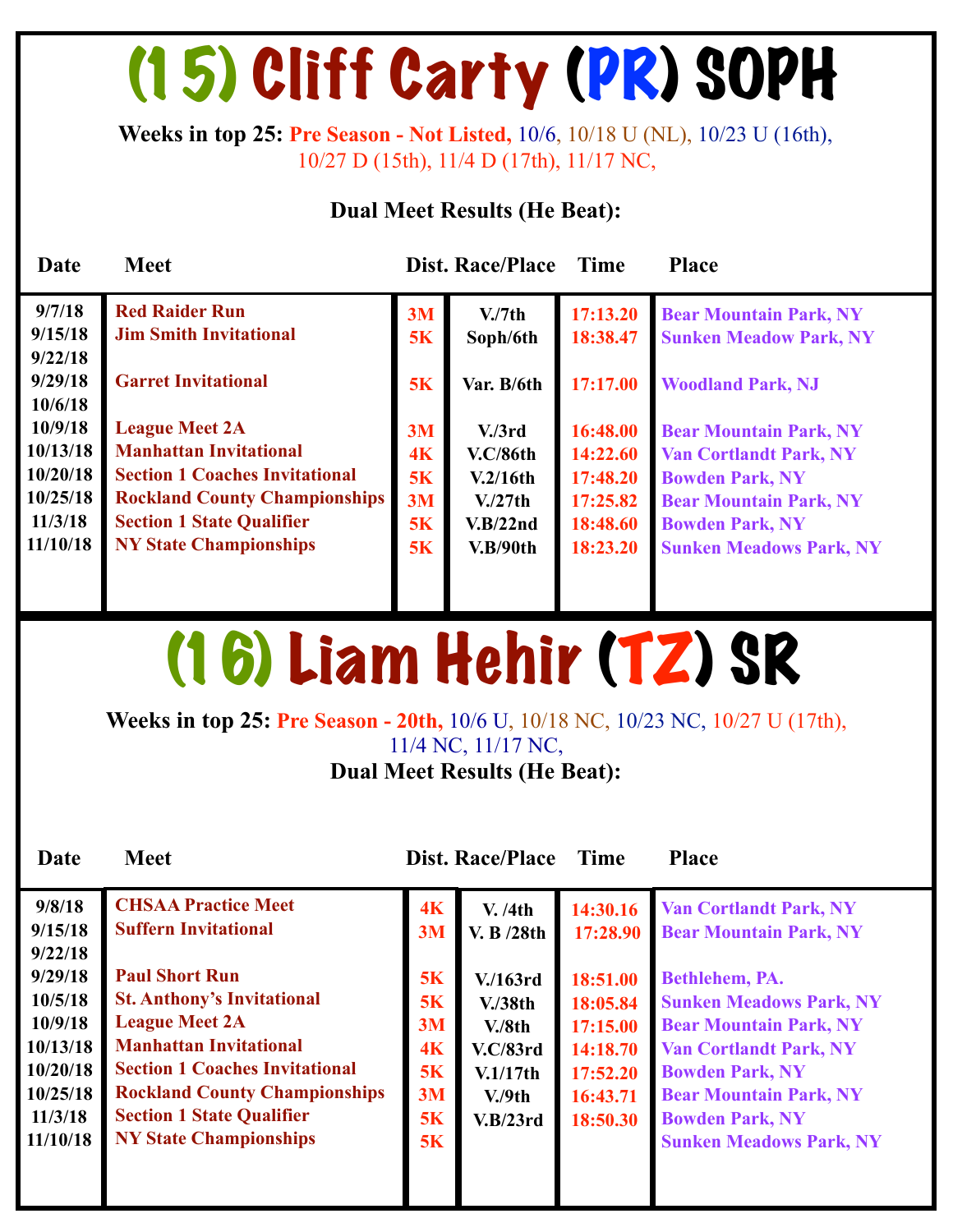### (17) Daniel Petti (PR) SR

#### **Weeks in top 25: Pre Season - 14th,** 10/6 U, 10/18 NC, 10/23 NC, 10/27 NC, 11/4 D (13th), 11/17 NC,

#### **Dual Meet Results (He Beat):**

| Date     | <b>Meet</b>                           |    | <b>Dist. Race/Place</b> | Time     | <b>Place</b>                   |
|----------|---------------------------------------|----|-------------------------|----------|--------------------------------|
| 9/8/18   | <b>Red Raider Run</b>                 | 3M | V. / 9th                | 17:19.90 | <b>Bear Mountain Park, NY</b>  |
| 9/15/18  | <b>Jim Smith XC Invitational</b>      | 5K | V. / 17th               | 18:47.70 | <b>Sunken Meadow Park</b>      |
| 9/22/18  |                                       |    |                         |          |                                |
| 9/29/18  | <b>Garret Invitational</b>            | 5K | V.B/10th                | 17:48.00 | <b>Woodland Park, NJ</b>       |
| 10/6/18  |                                       |    |                         |          |                                |
| 10/9/18  | <b>League Meet 2A</b>                 | 3M | $V/10$ th               | 17:18.00 | <b>Bear Mountain Park, NY</b>  |
| 10/13/18 | <b>Manhattan Invitational</b>         | 4K | V.C/77th                | 14:12.60 | <b>Van Cortlandt Park, NY</b>  |
| 10/20/18 | <b>Section 1 Coaches Invitational</b> | 5K | V.2/31st                | 18:19.50 | <b>Bowden Park, NY</b>         |
| 10/25/18 | <b>Rockland County Championships</b>  | 3M | $V/11$ th               | 16:44.84 | <b>Bear Mountain Park, NY</b>  |
| 11/3/18  | <b>Section 1 State Qualifier</b>      | 5K | V.B/30th                | 18:56.80 | <b>Bowden Park, NY</b>         |
| 11/10/18 | <b>NY State Championships</b>         | 5K | V.B/69th                | 17:55.40 | <b>Sunken Meadows Park, NY</b> |
|          |                                       |    |                         |          |                                |
|          |                                       |    |                         |          |                                |

## (18) Henry Blanker (TZ) SR

**Weeks in top 25: Pre Season - Not Listed,** 10/6 U, 10/18 U (22nd), 10/23 U (21st), 10/27 NC, 11/4 NC, 11/17 NC,

| Date                                                                          | <b>Meet</b>                                                                                                                                                                                                                                       |                                               | Dist. Race/Place                                                                      | <b>Time</b>                                                          | <b>Place</b>                                                                                                                                                                                                            |
|-------------------------------------------------------------------------------|---------------------------------------------------------------------------------------------------------------------------------------------------------------------------------------------------------------------------------------------------|-----------------------------------------------|---------------------------------------------------------------------------------------|----------------------------------------------------------------------|-------------------------------------------------------------------------------------------------------------------------------------------------------------------------------------------------------------------------|
| 9/8/18<br>9/15/18<br>9/22/18<br>9/29/18                                       | <b>CHSAA Practice Meet</b><br><b>Suffern Invitational</b><br><b>Paul Short Run</b>                                                                                                                                                                | 4K<br>3M<br>5K                                | V. / 6th<br>V.B/42nd<br>V <sub>1</sub> /47th                                          | 14:59.40<br>18:01.40<br>17:31.00                                     | <b>Van Cortlandt Park, NY</b><br><b>Bear Mountain Park, NY</b><br>Bethlehem, PA.                                                                                                                                        |
| 10/5/18<br>10/9/18<br>10/13/18<br>10/20/18<br>10/25/18<br>11/3/18<br>11/10/18 | <b>St. Anthony's Invitational</b><br><b>League Meet 2A</b><br><b>Manhattan Invitational</b><br><b>Section 1 Coaches Invitational</b><br><b>Rockland County Championships</b><br><b>Section 1 State Qualifier</b><br><b>NY State Championships</b> | 5K<br>3M<br>4K<br>5K<br>3M<br>5K<br><b>5K</b> | V <sub>1</sub> /59th<br>V.9th<br><b>V.C/88th</b><br>V.1/19th<br>$V/15$ th<br>V.B/34th | 18:22.66<br>17:17.00<br>14:26.20<br>17:58.70<br>16:55.01<br>19:04.40 | <b>Sunken Meadows Park, NY</b><br><b>Bear Mountain Park, NY</b><br><b>Van Cortlandt Park, NY</b><br><b>Bowden Park, NY</b><br><b>Bear Mountain Park, NY</b><br><b>Bowden Park, NY</b><br><b>Sunken Meadows Park, NY</b> |
|                                                                               |                                                                                                                                                                                                                                                   |                                               |                                                                                       |                                                                      |                                                                                                                                                                                                                         |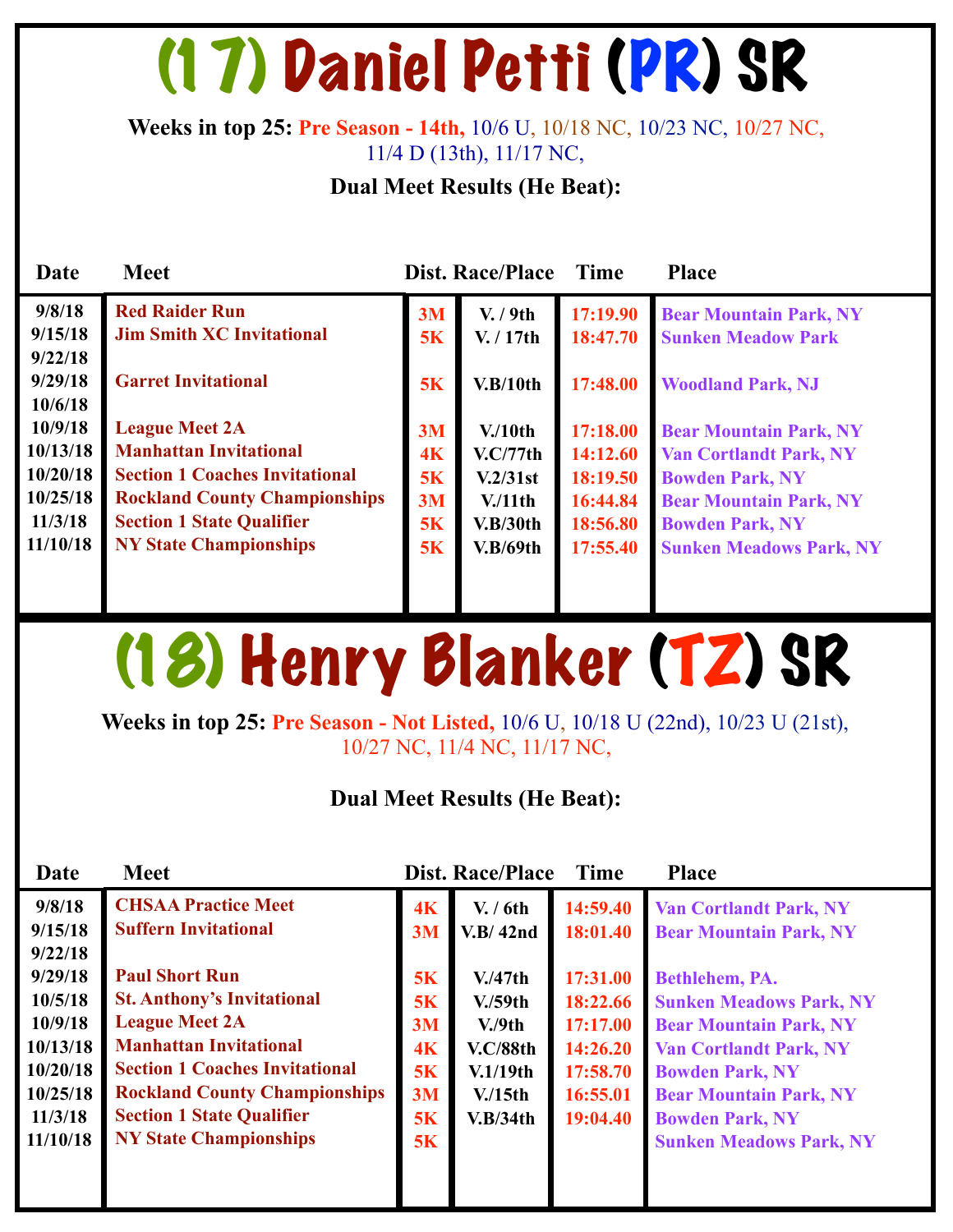### (19) Derek Wishner (NY) SR

**Weeks in top 25: Pre Season - Not Listed,** 10/6, 10/18, 10/23 NL, 10/27 D (21st), 11/4 U (23rd), 11/17 NC,

#### **Dual Meet Results (He Beat):**

| Date                                                                                                                     | <b>Meet</b>                                                                                                                                                                                                                                                                 |                                              | Dist. Race/Place                                                                  | <b>Time</b>                                                          | <b>Place</b>                                                                                                                                                                                                                            |
|--------------------------------------------------------------------------------------------------------------------------|-----------------------------------------------------------------------------------------------------------------------------------------------------------------------------------------------------------------------------------------------------------------------------|----------------------------------------------|-----------------------------------------------------------------------------------|----------------------------------------------------------------------|-----------------------------------------------------------------------------------------------------------------------------------------------------------------------------------------------------------------------------------------|
| 9/7/18<br>9/15/18<br>9/22/18<br>9/29/18<br>10/6/18<br>10/9/18<br>10/13/18<br>10/20/18<br>10/25/18<br>11/3/18<br>11/10/18 | <b>Fred Gressler XC Run</b><br><b>Brewster Bear Invitational</b><br><b>League 2A</b><br><b>Manhattan Invitational</b><br><b>Section 1 Coaches Invitational</b><br><b>Rockland County Championships</b><br><b>Section 1 State Qualifier</b><br><b>NY State Championships</b> | 5K<br>5K<br>3M<br>4K<br>5K<br>3M<br>5K<br>5K | V.4th<br>V/14th<br><b>V.E/135th</b><br>V.2/19th<br>V/18 <sub>th</sub><br>V.B/17th | 17:48.30<br>17:39.00<br>14:39.10<br>18:13.40<br>17:03.07<br>18:38.00 | <b>White Plains, NY</b><br><b>Brewster, NY</b><br><b>Bear Mountain Park, NY</b><br><b>Van Cortlandt Park, NY</b><br><b>Bowden Park, NY</b><br><b>Bear Mountain Park, NY</b><br><b>Bowden Park, NY</b><br><b>Sunken Meadows Park, NY</b> |

### (20) Scott Brophy (NR) SR

**Weeks in top 25: Pre Season - Not Listed,** 10/6, 10/18 D (21st), 10/23 U (22nd), 10/27 D (19th), 11/4 NC, 11/17 NC,

| Date                                                                                     | <b>Meet</b>                                                                                                                                                                                                                                                         |                                        | <b>Dist. Race/Place</b>                                                             | <b>Time</b>                                                          | <b>Place</b>                                                                                                                                                                                                 |
|------------------------------------------------------------------------------------------|---------------------------------------------------------------------------------------------------------------------------------------------------------------------------------------------------------------------------------------------------------------------|----------------------------------------|-------------------------------------------------------------------------------------|----------------------------------------------------------------------|--------------------------------------------------------------------------------------------------------------------------------------------------------------------------------------------------------------|
| 9/7/18<br>9/15/18                                                                        | <b>Red Raider Run</b>                                                                                                                                                                                                                                               | 3M                                     | V.8th                                                                               | 17:18.90                                                             | <b>Bear Mountain Park, NY</b>                                                                                                                                                                                |
| 9/22/18<br>9/29/18<br>10/6/18<br>10/13/18<br>10/20/18<br>10/25/18<br>11/3/18<br>11/10/18 | <b>Wild Safari Invitational</b><br><b>Brewster Bear Invitational</b><br><b>Suffolk Officials Invitational</b><br><b>Section 1 Coaches Invitational</b><br><b>Rockland County Championships</b><br><b>Section 1 State Qualifier</b><br><b>NY State Championships</b> | 5K<br>5K<br>5K<br>5K<br>3M<br>5K<br>5K | Var.A/40th<br>V.2/28th<br>V.1A/25th<br>V.1/16th<br>V <sub>1</sub> /20th<br>V.A/32nd | 18:04.00<br>16:56.70<br>18:05.94<br>17:49.80<br>17:05.81<br>18:49.20 | <b>Six Flags, Jackson, NJ</b><br><b>Brewster, NY</b><br><b>Sunken Meadow Park, NY</b><br><b>Bowden Park, NY</b><br><b>Bear Mountain Park, NY</b><br><b>Bowden Park, NY</b><br><b>Sunken Meadows Park, NY</b> |
|                                                                                          |                                                                                                                                                                                                                                                                     |                                        |                                                                                     |                                                                      |                                                                                                                                                                                                              |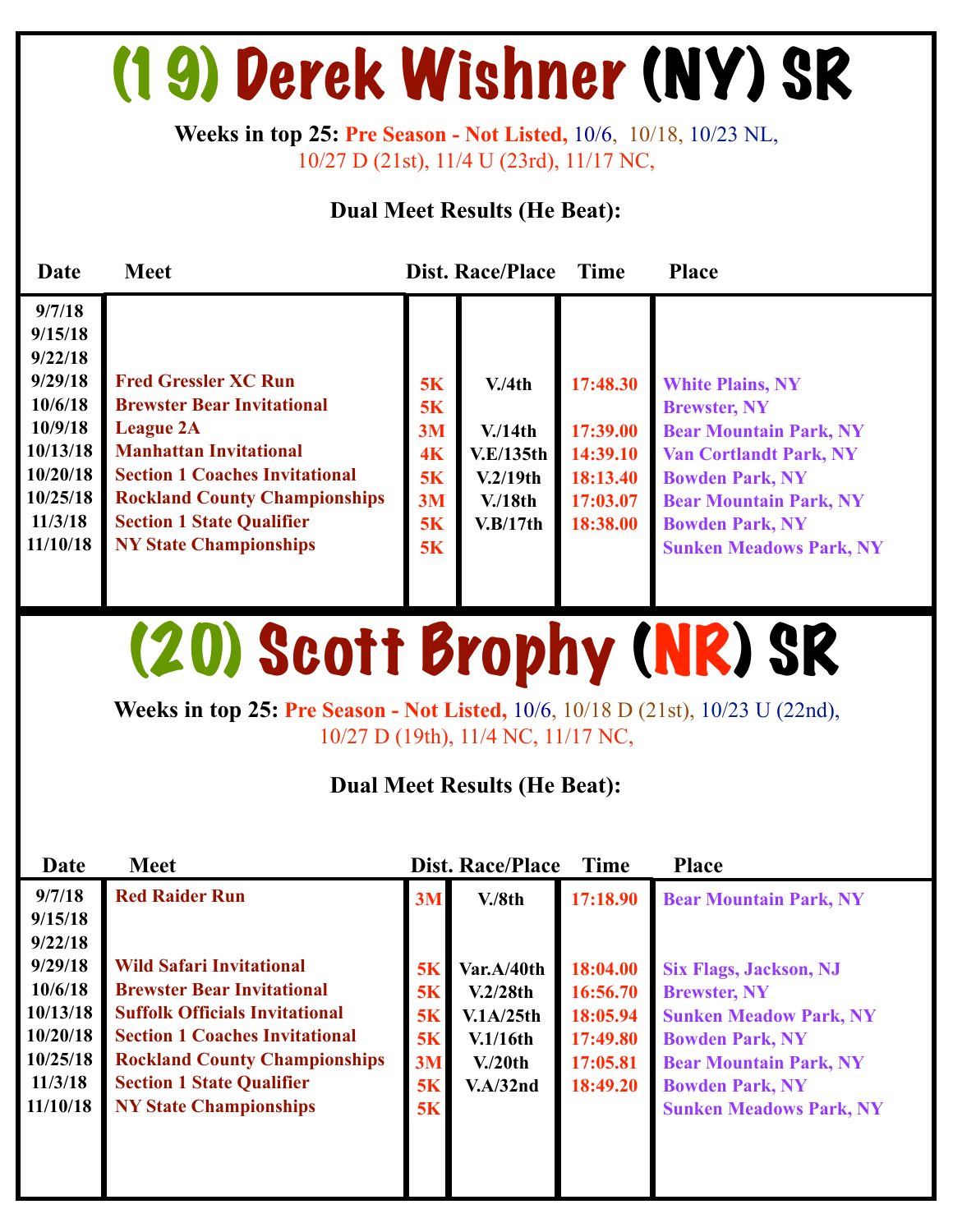## (21) Brendan Strey (SUFF) JR

**Weeks in top 25: Pre Season - 23rd,** 10/6 , 10/18 , 10/23 NL, 10/27 D (23rd), 11/4 U (24th), 11/17 NC,

#### **Dual Meet Results (He Beat):**

| Date                                                                       | <b>Meet</b>                                                                                                                                                                                                                                                                                     |                                        | Dist. Race/Place                                                                             | <b>Time</b>                                                                      | <b>Place</b>                                                                                                                                                                                                                   |
|----------------------------------------------------------------------------|-------------------------------------------------------------------------------------------------------------------------------------------------------------------------------------------------------------------------------------------------------------------------------------------------|----------------------------------------|----------------------------------------------------------------------------------------------|----------------------------------------------------------------------------------|--------------------------------------------------------------------------------------------------------------------------------------------------------------------------------------------------------------------------------|
| 9/8/18<br>9/15/18<br>9/22/18<br>9/29/18<br>10/5/18<br>10/13/18<br>10/20/18 | <b>Washingtonville Invitational</b><br><b>Suffern Invitational</b><br><b>Ocean State Invitational</b><br><b>Wild Safari Invitational</b><br><b>St. Anthony's Invitational</b><br><b>Manhattan Invitational</b><br><b>Section 1 Coaches Invitational</b><br><b>Rockland County Championships</b> | 5K<br>3M<br>5K<br>5K<br>5K<br>4K<br>5K | V/17th<br><b>V.A /36th</b><br>V/64th<br>V.A/30th<br>$V/80$ th<br><b>V.E/56th</b><br>V.4/27th | 17:16.52<br>17:40.80<br>17:56.40<br>17:49.00<br>18:48.38<br>14:11.70<br>18:21.60 | <b>Washingtonville, NY</b><br><b>Bear Mountain Park, NY</b><br><b>Goddard Park, Rhode Island</b><br><b>Six Flags, Jackson, NJ</b><br><b>Sunken Meadows Park, NY</b><br><b>Van Cortlandt Park, NY</b><br><b>Bowden Park, NY</b> |
| 10/25/18<br>11/3/18<br>11/10/18                                            | <b>Section 1 State Qualifier</b><br><b>NY State Championships</b>                                                                                                                                                                                                                               | 3M<br>5K<br>5K                         | V <sub>1</sub> /30th<br>V.A/20th                                                             | 17:30.15<br>18:20.20                                                             | <b>Bear Mountain Park, NY</b><br><b>Bowden Park, NY</b><br><b>Sunken Meadows Park, NY</b>                                                                                                                                      |

## (22) Wesley Collins (SUFF) SR

**Weeks in top 25: Pre Season - 22nd,** 10/6 U, 10/18 D (15th), 10/23 D (18th), 10/27 U (24th), 11/4 D (21st), 11/17 NC,

| Date                                                                                                          | <b>Meet</b>                                                                                                                                                                                                                                                                                                                                                          |                                                          | Dist. Race/Place                                                                                              | Time                                                                                                     | <b>Place</b>                                                                                                                                                                                                                                                                                                                |
|---------------------------------------------------------------------------------------------------------------|----------------------------------------------------------------------------------------------------------------------------------------------------------------------------------------------------------------------------------------------------------------------------------------------------------------------------------------------------------------------|----------------------------------------------------------|---------------------------------------------------------------------------------------------------------------|----------------------------------------------------------------------------------------------------------|-----------------------------------------------------------------------------------------------------------------------------------------------------------------------------------------------------------------------------------------------------------------------------------------------------------------------------|
| 9/8/18<br>9/15/18<br>9/22/18<br>9/29/18<br>10/5/18<br>10/13/18<br>10/20/18<br>10/25/18<br>11/3/18<br>11/10/18 | <b>Washingtonville Invitational</b><br><b>Suffern Invitational</b><br><b>Ocean State Invitational</b><br><b>Wild Safari Invitational</b><br><b>St. Anthony's Invitational</b><br><b>Manhattan Invitational</b><br><b>Section 1 Coaches Invitational</b><br><b>Rockland County Championships</b><br><b>Section 1 State Qualifier</b><br><b>NY State Championships</b> | 5K<br>3M<br>5K<br>5K<br>5K<br>4K<br>5K<br>3M<br>5K<br>5K | V. / 21st<br>V.A/21st<br>V.D2/75th<br>V.A/29th<br>V/40th<br><b>V.E/86th</b><br>V.4/33rd<br>V/16th<br>V.A/35th | 17:27.62<br>17:16.80<br>18:05.77<br>17:47.00<br>18:08.08<br>14:42.00<br>18:27.20<br>16:55.99<br>18:51.60 | <b>Washingtonville, NY</b><br><b>Bear Mountain Park, NY</b><br><b>Goddard Park, Rhode Island</b><br><b>Six Flags, Jackson, NJ</b><br><b>Sunken Meadows Park, NY</b><br><b>Van Cortlandt Park, NY</b><br><b>Bowden Park, NY</b><br><b>Bear Mountain Park, NY</b><br><b>Bowden Park, NY</b><br><b>Sunken Meadows Park, NY</b> |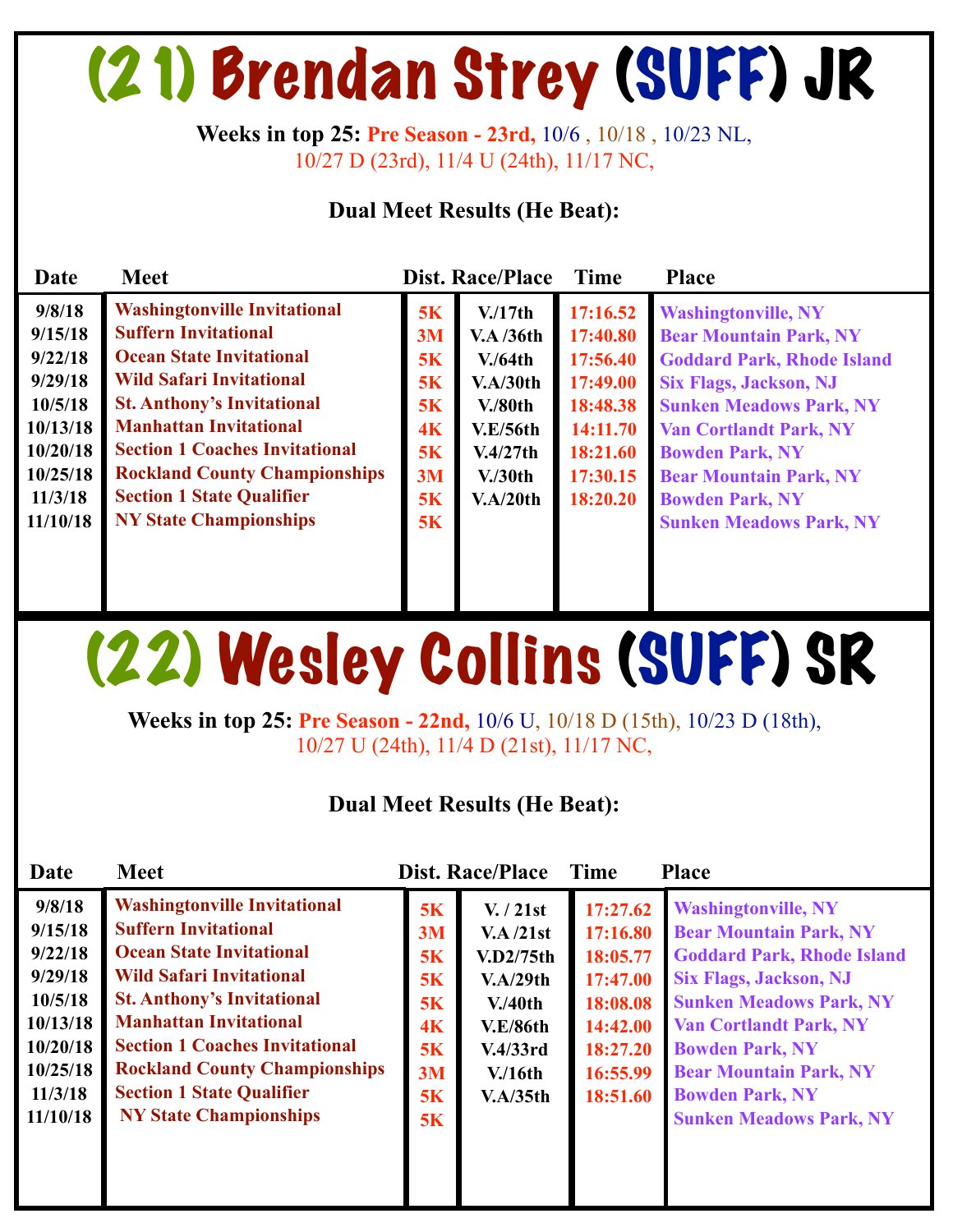### (23) Robert Mwangi (CS) SR

**Weeks in top 25: Pre Season - 17th,** 10/6 U, 10/18 NC, 10/23 NC, 10/27 D (14th),

11/4 D (19th), 11/17 NC,

**Dual Meet Results (He Beat):** 

| Date                                                                                                          | <b>Meet</b>                                                                                                                                                                                                                                                                                                                       |                                                    | <b>Dist. Race/Place</b>                                                                                                | <b>Time</b>                                                                                  | <b>Place</b>                                                                                                                                                                                                                                                             |
|---------------------------------------------------------------------------------------------------------------|-----------------------------------------------------------------------------------------------------------------------------------------------------------------------------------------------------------------------------------------------------------------------------------------------------------------------------------|----------------------------------------------------|------------------------------------------------------------------------------------------------------------------------|----------------------------------------------------------------------------------------------|--------------------------------------------------------------------------------------------------------------------------------------------------------------------------------------------------------------------------------------------------------------------------|
| 9/7/18<br>9/15/18<br>9/22/18<br>9/29/18<br>10/6/18<br>10/13/18<br>10/20/18<br>10/25/18<br>11/3/18<br>11/10/18 | <b>Red Raider Run</b><br><b>Suffern Invitational</b><br><b>NO MEET</b><br><b>Fred Gressler XC Run</b><br><b>Brewster Bear Invitational</b><br><b>Manhattan Invitational</b><br><b>Section 1 Coaches Invitational</b><br><b>Rockland County Championships</b><br><b>Section 1 State Qualifier</b><br><b>NY State Championships</b> | 3M<br>3M<br>5K<br>5K<br>4K<br>5K<br>3M<br>5K<br>5K | V. / 11th<br>V. B/26th<br>V <sub>1</sub> /27th<br>V.1/27th<br>V.D/86th<br>V.4/35th<br>V <sub>1</sub> /22nd<br>V.A/46th | 17:48.80<br>17:26.00<br>18:42.50<br>17:17.40<br>14:28.80<br>18:28.60<br>17:18.68<br>19:07.00 | <b>Bear Mountain Park, NY</b><br><b>Bear Mountain Park, NY</b><br><b>White Plains, NY</b><br><b>Brewster, NY</b><br><b>Van Cortlandt Park, NY</b><br><b>Bowden Park, NY</b><br><b>Bear Mountain Park, NY</b><br><b>Bowden Park, NY</b><br><b>Sunken Meadows Park, NY</b> |
|                                                                                                               |                                                                                                                                                                                                                                                                                                                                   |                                                    |                                                                                                                        |                                                                                              |                                                                                                                                                                                                                                                                          |

### (24) T. Czerwinski (SUFF) SR

**Weeks in top 25: Pre Season - 18th,** 10/6 D, 10/18 U (NL), 10/23 U (24th), 10/27 D (20th), 11/4 D (22nd), 11/17 NC,

| Date     | <b>Meet</b>                           |                | <b>Dist. Race/Place</b> | <b>Time</b> | <b>Place</b>                      |
|----------|---------------------------------------|----------------|-------------------------|-------------|-----------------------------------|
| 9/8/18   | <b>Washingtonville Invitational</b>   | 5K             | V. / 16th               | 17:15.96    | <b>Washingtonville, NY</b>        |
| 9/15/18  | <b>Suffern Invitational</b>           | 3M             | V.A/42nd                | 17:52.10    | <b>Bear Mountain Park, NY</b>     |
| 9/22/18  | <b>Ocean State Invitational</b>       | 5K             | V.D2/58th               | 17:50.06    | <b>Goddard Park, Rhode Island</b> |
| 9/29/18  | <b>Wild Safari Invitational</b>       | 5K             | V.A/52nd                | 18:27.00    | <b>Six Flags, Jackson, NJ</b>     |
| 10/5/18  | <b>St. Anthony's Invitational</b>     | 5K             | V. / 81st               | 18:36.64    | <b>Sunken Meadows Park, NY</b>    |
| 10/13/18 | <b>Manhattan Invitational</b>         | 4 <sub>K</sub> | V.E/39th                | 13:57.90    | <b>Van Cortlandt Park, NY</b>     |
| 10/20/18 | <b>Section 1 Coaches Invitational</b> | 5K             | V.4/19th                | 18:03.60    | <b>Bowden Park, NY</b>            |
| 10/25/18 | <b>Rockland County Championships</b>  | 3M             | V. / 33rd               | 17:43.13    | <b>Bear Mountain Park, NY</b>     |
| 11/3/18  | <b>Section 1 State Qualifier</b>      | 5K             | V.A/44th                | 19:01.80    | <b>Bowden Park, NY</b>            |
| 11/10/18 | <b>NY State Championships</b>         | 5K             |                         |             |                                   |
|          |                                       |                |                         |             |                                   |
|          |                                       |                |                         |             |                                   |
|          |                                       |                |                         |             |                                   |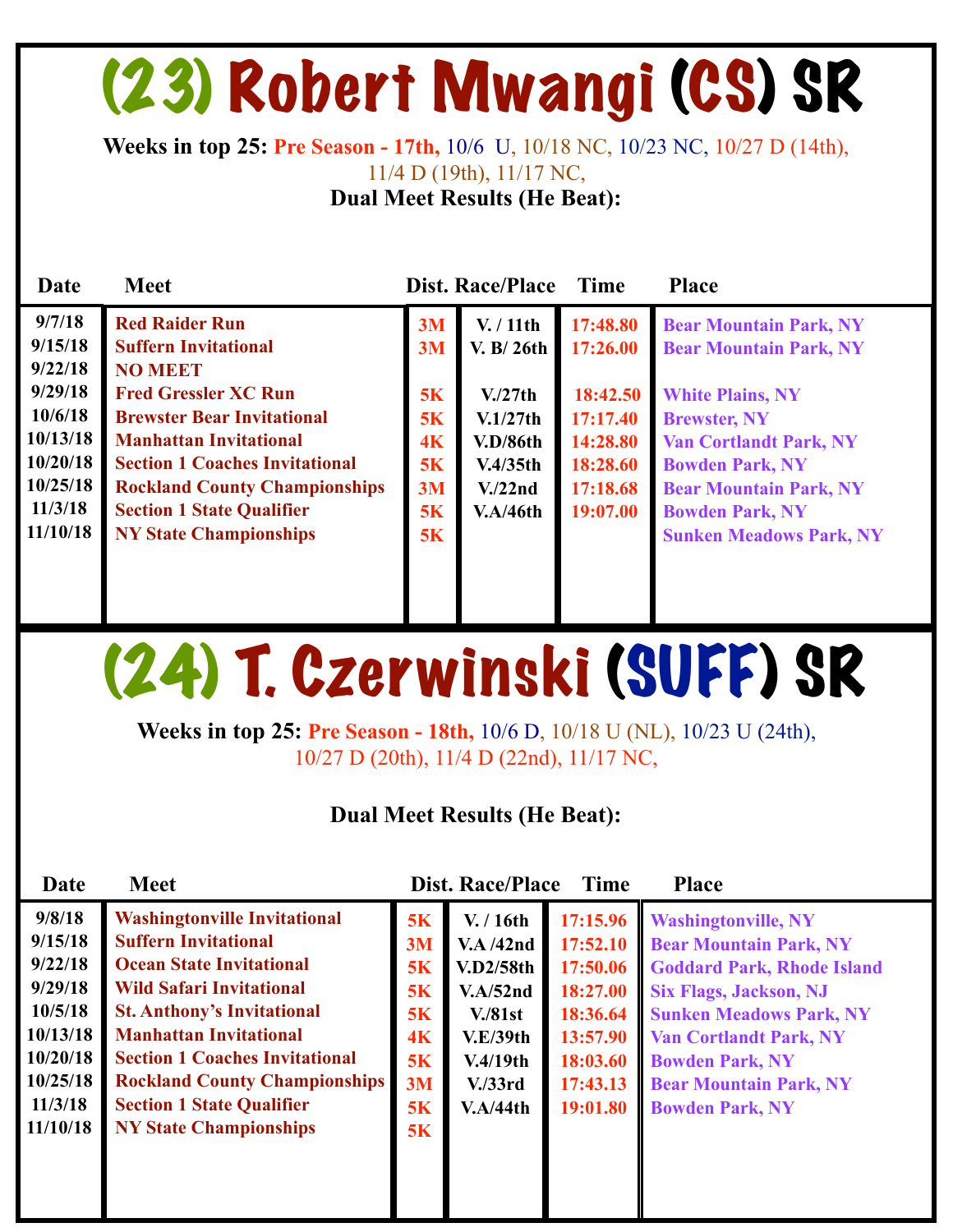### (25) Josh Tyles (CS) SR

**Weeks in top 25: Pre Season - Not Listed,** 10/6 U, 10/18 NC, 10/23 D (23rd),

11/4 NC, 11/17 NC,

**Dual Meet Results (He Beat):** 

| Date     | <b>Meet</b>                           |    | <b>Dist. Race/Place</b> | <b>Time</b> | <b>Place</b>                   |
|----------|---------------------------------------|----|-------------------------|-------------|--------------------------------|
| 9/7/18   | <b>Red Raider Run</b>                 | 3M | V. / 21st               | 18:11.90    | <b>Bear Mountain Park, NY</b>  |
| 9/15/18  | <b>Suffern Invitational</b>           | 3M | V.B/61st                | 18:44.60    | <b>Bear Mountain Park, NY</b>  |
| 9/22/18  |                                       |    |                         |             |                                |
| 9/29/18  | <b>Fred Gressler XC Run</b>           | 5K | V <sub>1</sub> /31st    | 18:50.90    | <b>White Plains, NY</b>        |
| 10/6/18  | <b>Brewster Bear Invitational</b>     | 5K | V.1/43rd                | 17:39.80    | <b>Brewster, NY</b>            |
| 10/13/18 | <b>Manhattan Invitational</b>         | 4K | V.D/103rd               | 14:41.20    | <b>Van Cortlandt Park, NY</b>  |
| 10/20/18 | <b>Section 1 Coaches Invitational</b> | 5K | V.4/43rd                | 18:43.20    | <b>Bowden Park, NY</b>         |
| 10/25/18 | <b>Rockland County Championships</b>  | 3M | V <sub>1</sub> /26th    | 17:23.37    | <b>Bear Mountain Park, NY</b>  |
| 11/3/18  | <b>Section 1 State Qualifier</b>      | 5K | V.A/79th                | 19:41.10    | <b>Bowden Park, NY</b>         |
| 11/10/18 | <b>NY State Championships</b>         | 5K |                         |             | <b>Sunken Meadows Park, NY</b> |
|          |                                       |    |                         |             |                                |
|          |                                       |    |                         |             |                                |
|          |                                       |    |                         |             |                                |

### Drop From the List: Week 1:

Owen Russell (Pearl River), Joseph LaBarbera (North Rockland),

### Week 2:

Jimmy Hughes (Pearl River), Matthew Audi (Suffern), Kevin O'Leary (Albertus Magnus),

### Week 3:

Matt Reichner (Suffern), James Polisena (Albertus Magnus),

### Week 4:

Jack Feinberg (Tappan Zee),

### Week 5:

No Drops

Week 6: No Drops